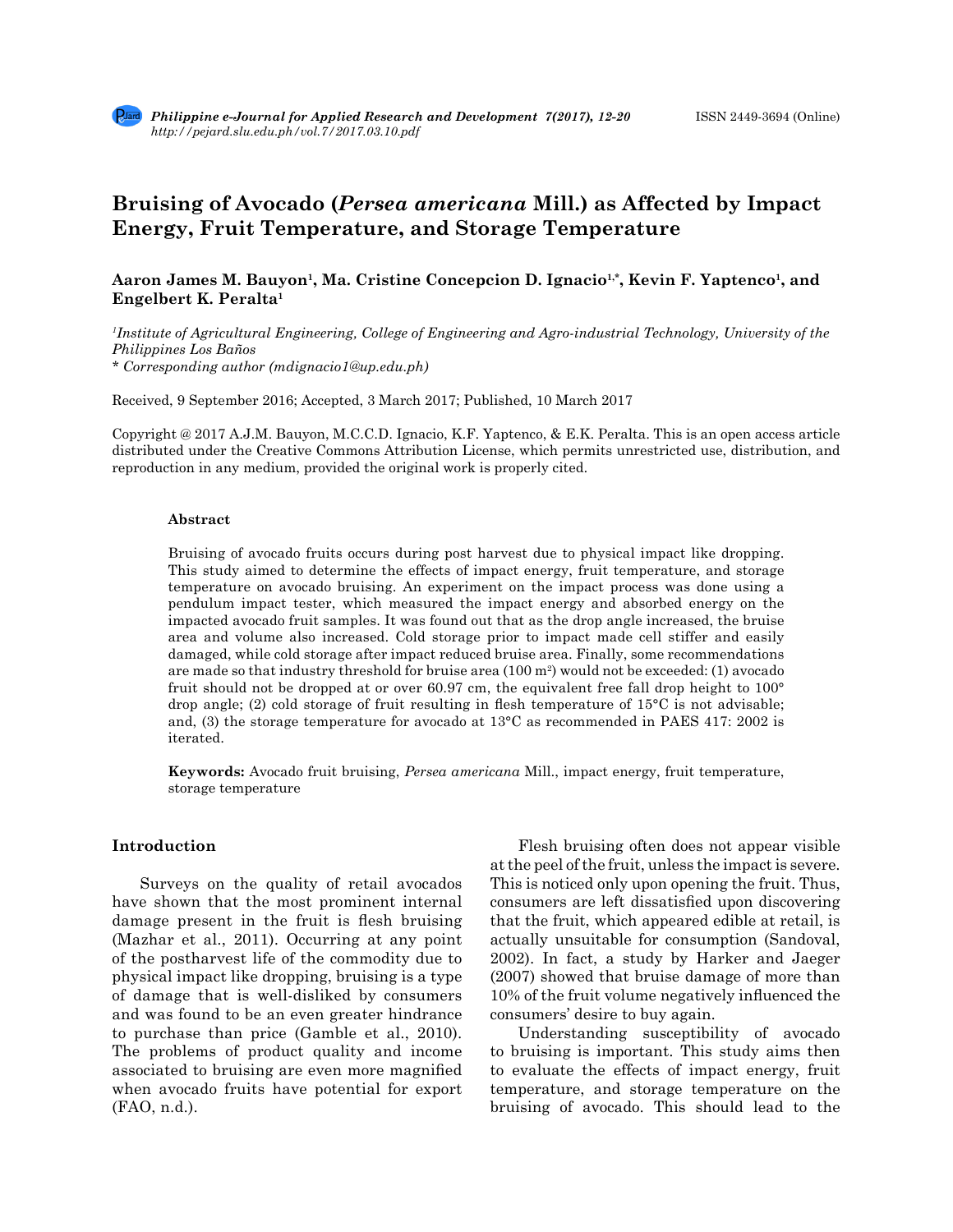determination of standards that could be followed by farmers and retailers in order to minimize bruising of avocado fruits.

# **Materials and Methods**

## *Preparation of Samples*

Avocado samples were harvested on June 21, 2016 in the province of Batangas, Philippines. One hundred eighty (180) pieces of fruits were hand-picked (or were picked using a wooden pole) at hard ripening stage with firmness level 0 (refer to Table 1). A day after harvest, the samples were packed in sack bags and transported to the grain laboratory of University of the Philippines Los Baños (UPLB). The samples were stored at 27°C and 65 % relative humidity (RH). The fruits were tested after five days of storage when the samples reached firmness level score of 2 (sprung stage of firmness).

|  |                      | <b>Table 1.</b> Avocado hand firmness guide from |  |
|--|----------------------|--------------------------------------------------|--|
|  | White et al. (2009). |                                                  |  |

| Scale          | Description                                                                                                         |  |  |  |  |
|----------------|---------------------------------------------------------------------------------------------------------------------|--|--|--|--|
| 0              | Hard, no 'give' in the fruit                                                                                        |  |  |  |  |
| 1              | Rubbery, slight 'give' in the fruit                                                                                 |  |  |  |  |
| $\overline{2}$ | Sprung, can feel the flesh deform by<br>$2-3$ mm under extreme thumb force                                          |  |  |  |  |
| 3              | Softening, can feel the flesh deform<br>by $2-3$ mm with moderate thumb<br>pressure                                 |  |  |  |  |
| 4              | Firm-ripe, $2-3$ mm (1/10 inches) with<br>moderate thumb pressure; whole fruit<br>deform with extreme hand pressure |  |  |  |  |
| 5              | Soft-ripe, whole fruit deforms with<br>moderate hand pressure                                                       |  |  |  |  |
| 6              | Overripe, whole fruit deforms with<br>moderate hand pressure                                                        |  |  |  |  |
|                | Very overripe, flesh feels almost liquid                                                                            |  |  |  |  |

# *Determination of Physical Properties*

The linear dimensions and peel thickness of 50 samples were measured using a digital caliper (accuracy  $\pm$  0.02 mm; refer to Figure 1). On the other hand, a digital balance (readability  $= 0.01$ 



**Figure 1.** Measured dimensions of avocado.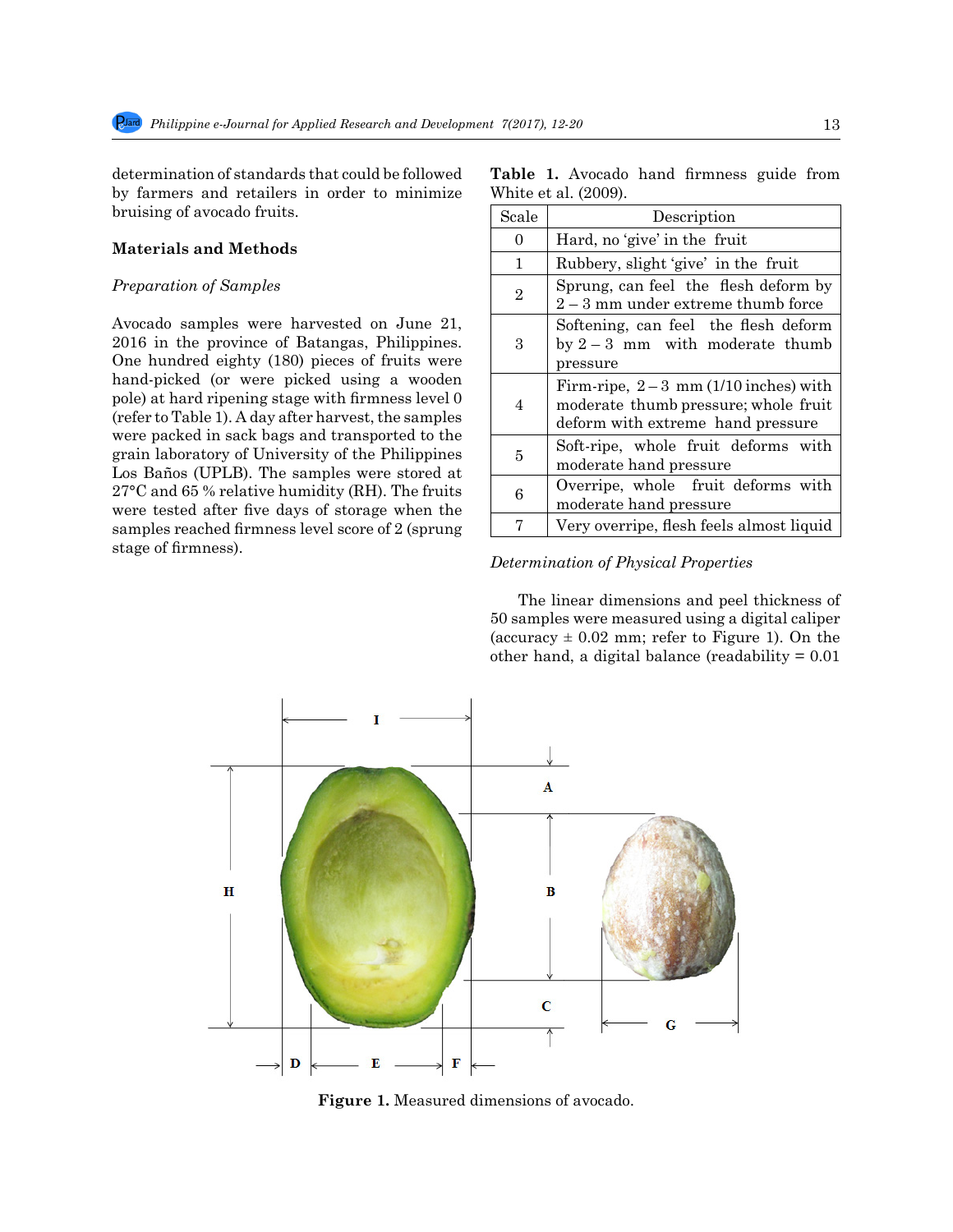g) was used to determine the fruit mass, total fruit weight, and the contribution of the seed, flesh and skin to the total fruit weight.

## *Pendulum Impact Tester and Impact Process*

The pendulum impact tester consisted of a 38.10 cm long cold-rolled steel (CRS) pendulum arm with a CRS sphere impactor (2.54 cm diameter; 221. 77 grams) attached to the end. The pendulum arm was welded to a shaft and is free to swivel. A fabricated GI sheet sample holder, used to secure the samples during impact, was welded to the base. The circular plate attached to the head of the impactor was marked with an angular scale to show the drop angle and rebound angle. A pointer moves with the pendulum arm.

The pendulum arm was raised and released at desired drop angles to impact the samples. Following Curada (2009), the impact process of each sample was video recorded for further examination of the rebound angle. The rebound angle is the maximum angle of rebound produced by the sphere impactor as a result of impact. The video recording of the impact process of each sample was examined in slow motion using the VLC media player. The rebound angle was determined to compute for the amount of energy absorbed by the fruit.

# *Determination of Impact Energy and Absorbed Energy*

Impact energy is the amount of energy applied to the fruit while absorbed energy is the amount of impact energy absorbed by the fruit. The impact energy was determined using Equation 1 (Kitthawee et al., 2011) and the absorbed energy was determined using Equation 2 (Mazhar et al., 2011).

$$
E = mgh
$$
 Equation 1

$$
E_A = mg(h_1 - h_2) \qquad \text{Equation 2}
$$

where *E* is the impact energy applied to the fruit (J),  $E_A$  is the energy absorbed by the fruit (J), *m* is the mass of the pendulum arm and spherical impactor (0.3321 kg), *g* is the constant of acceleration due to gravity (9.806 m-s-2), *h* or  $h_1$  is the drop height (m),  $h_2$  is the rebound height (m). Drop height and rebound height are shown in the schematic diagram (refer to Figure 2).



**Figure 2.** Schematic diagram of the pendulum impact tester. NOTE: drop height  $(h_1)$ , rebound height  $(h_2)$ , drop angle  $(\delta_1)$ , rebound angle  $(\delta_2)$ , and pendulum arm length (L).

Equation 3 (Lee, 2005) was used to determine the drop height and rebound height.

$$
h_{1,2} = L - (L * \cos \delta_{1,2})
$$
 Equation 3

where  $h_{1,2}$  his the drop height or rebound height (m), *L* is the pendulum arm length (0.381 m),  $\delta_{12}$ is the drop angle or rebound angle (degrees).

*Conversion of Pendulum Drop Height to Equivalent Free Fall Drop Height* (Lee, 2005)

$$
h_a = \frac{m_p h_p}{m_a}
$$
 Equation 4

where  $h_a$  is the drop height of avocado (m),  $m_a$  is the mass of avocado sample (0.2436 kg),  $m_p$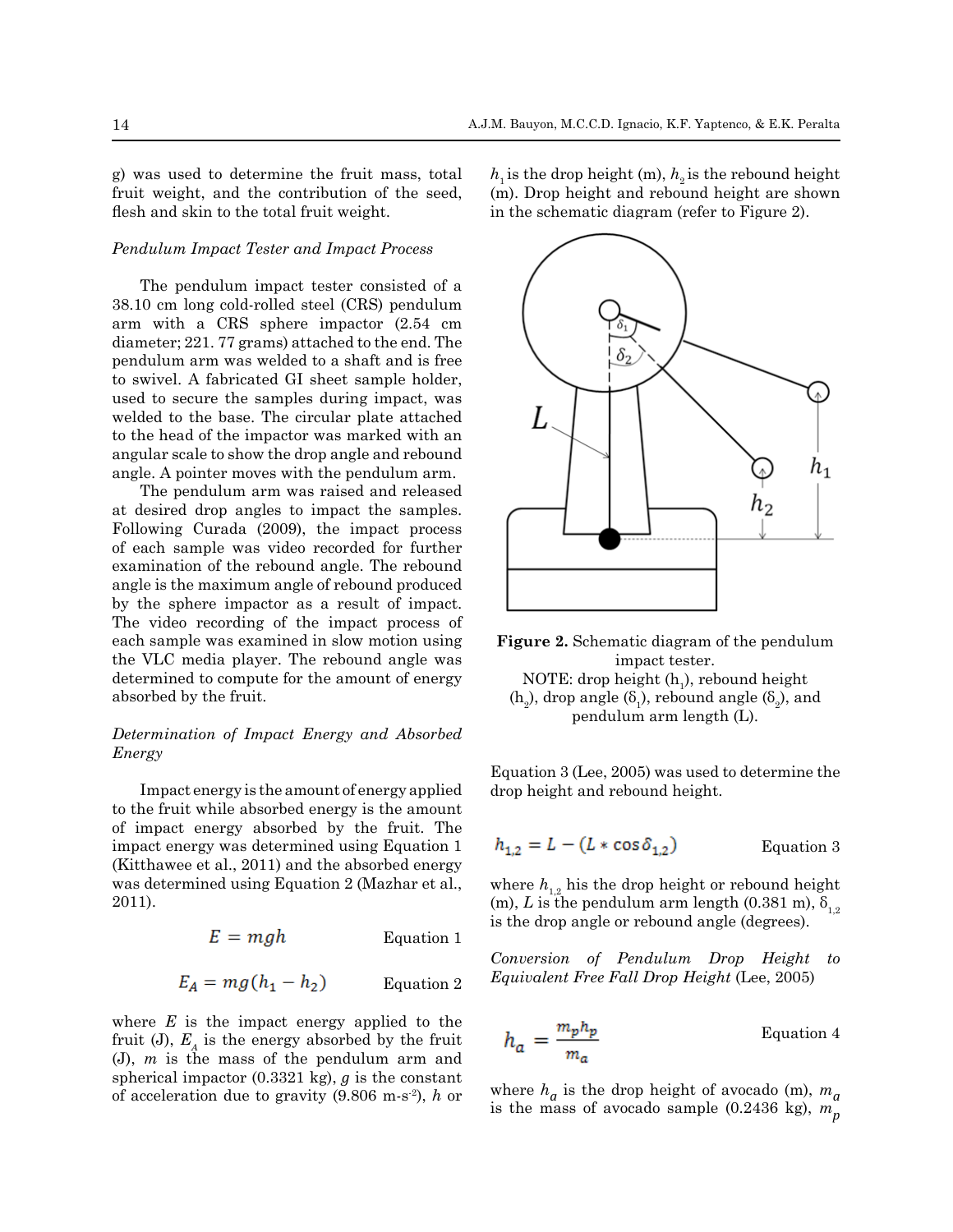is the mass of the pendulum arm and spherical impactor (0.3321 kg), *hp* is the drop height of the pendulum impactor (m).

## *Fruit Impact Treatments*

Below is the flowchart of the fruit impact treatments (refer to Figure 3). Six temperature treatments were used:

- a. RT RT: stored at room temperature (RT, where  $T = 27^{\circ}$ C) before impact and then stored at RT after impact.
- b. RT CT: stored at RT before impact and then stored at cold temperature (CT, where  $T = 13^{\circ}$ C) after impact.
- c.  $CT1 RT$ : stored at -20 $^{\circ}$ C for 20 minutes before impact and then stored at RT after impact.
- d.  $CT1 CT$ : stored at -20 $\degree$ C for 20 minutes before impact and then stored at CT after impact.
- e. CT2 RT: stored at -20°C for 40 minutes before impact and then stored at RT after impact.

f.  $CT2 - RT$ : stored at -20 $°C$  for 40 minutes before impact and then stored at CT after impact.

On each temperature treatment, the samples were impacted at three drop angles (angle at which the pendulum was released to impact the fruit) 80°, 90° and 100°. These were equivalent to impact energy of 1.03 J, 1.24 J and 1.46 J, respectively.

The total number of treatment was 18. Each sample was impacted twice on opposing sides to achieve the prescribed sample size of greater than 10 (Yaptenco, 2007).

#### *Determination of Bruise Damage*

Bruise area and volume determine the bruise severity. After three (3) days of storage that allowed for full bruise development in the fruit sample, the bruise area was measured using digital calliper. The shape of the external bruise was assumed to be circular. Equation 5 (Dagaas, 2001) was used to calculate the area of circular bruises,



**Figure 3.** Fruit impact treatments where  $RT =$  room temperature and  $CT =$  cold temperature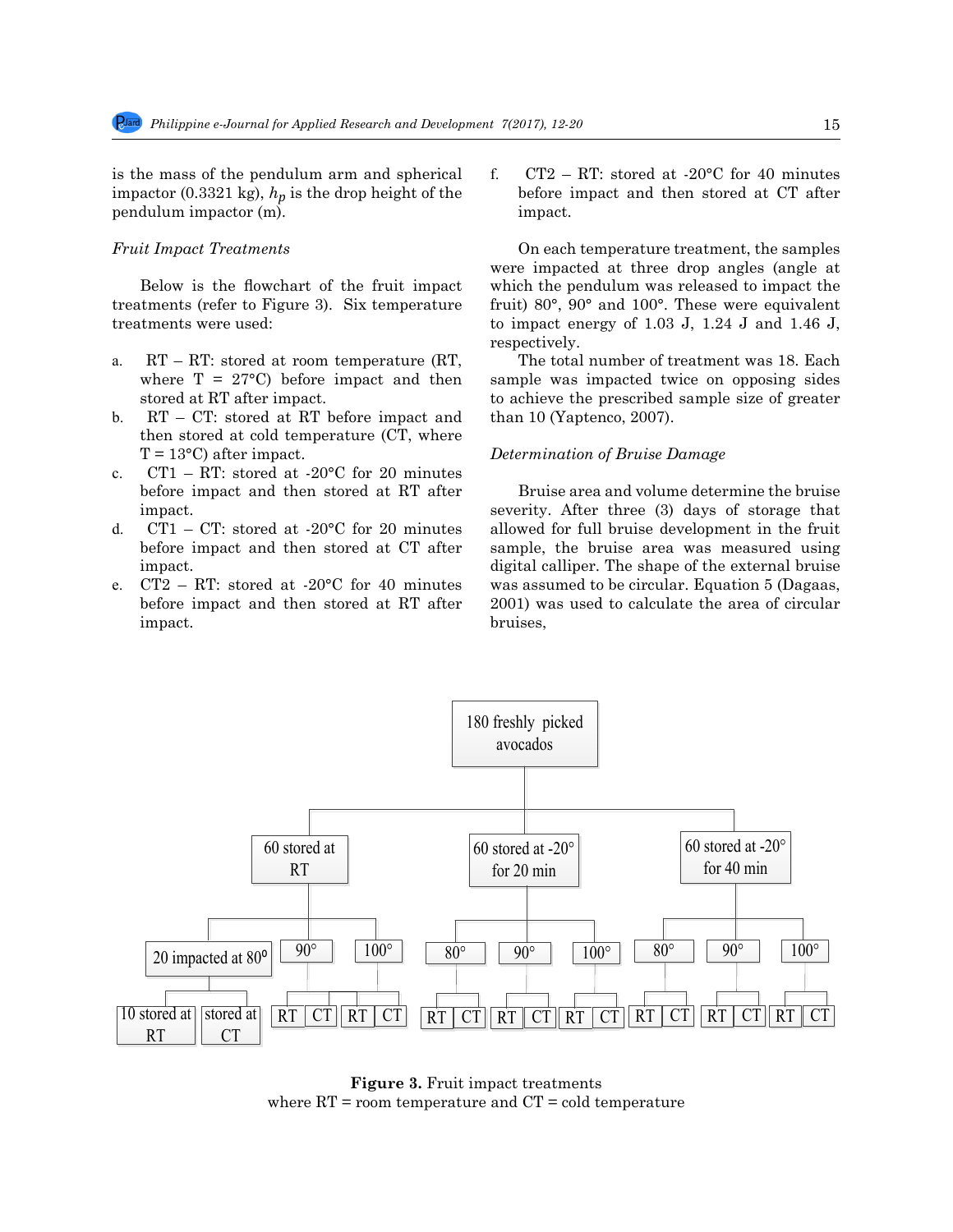$$
A_B = \frac{\pi d^2}{4}
$$
 Equation 5

where  $A_{B}$  is the bruise area (mm<sup>2</sup>), and  $d$  is the bruise diameter (mm).

To examine the internal bruising, the sample was sectioned at midpoint of the bruise and perpendicular to the skin. The damage was quantified in terms of bruise volume  $(V_p)$ . This was calculated using Equation 6 (Kitthawee et al., 2011),

$$
V_B = \frac{\pi}{8} w^2 D
$$
 Equation 6

where *w* is the bruise width (mm), and *D* is the bruise depth (mm).

## *Statistical Analysis*

Kruskal-Wallis test, a non-parametric method that does not require normality assumption, was conducted to assess the median differences among the treatments. Pair-wise comparisons were then carried to investigate which of the treatments differed. All statistical analysis were undertaken using SAS version 9.1.

## **Results and Discussion**

#### *Bruise Area and Volume Damage*

No external and internal browning was observed on samples as they were impacted at sprung stage of firmness. This was expected because according to White et al. (2009), no visible external browning would develop when the fruit is impacted on such stage.

Shatter cracks and permanent deformation were noted. Shatter cracks refer to tortuous cracks radiating from a point of impact (Mohsenin, 1986). These were caused by impact and not a product of bruising. Nevertheless, the damages were measured for the calculation of "bruise area" as it left visible damage on the samples.

The types of damage (Fig. 4) observed in the flesh can be grouped into three: (1) white region, (2) sunken and corky area, and (3) air space. In most cases, the shatter cracks filled the depression caused by impact. The "bruise" was assumed circular. However in some samples, the shatter cracks formed no measurable region. In these cases, the diameter of the depression was measured instead. Still, some samples did not develop any visible sign of damage.

The presence of an oval, compact, white region was found in some samples (Fig. 4A). It was notable that the white region was situated in the middle of the flesh under the impact area. This position is unlike the sunken damage on some samples, which started from the surface of the seed cavity and caved outward towards the impacted skin.

Another type of damage was the formation of hollow air spaces in the flesh under the impacted portion (Fig. 4B). The cavities were oval-shaped and found in the middle of the flesh under the impact portion. The location of air spaces was somewhat similar to that of the white regions. Arpaia et al. (1987) observed a similar damage that they called "air pocket" and described as "sometimes circular in form and with striation which radiated throughout the injured tissue." While there were no striations observed in the current research's samples, the air spaces have also frequently developed at the "near center of the bruise tissue" similar to what Arpaia et al. (1987) noted. The air pockets were observed when the avocado samples were impacted at flesh firmness of below 4.5 kg.

The third type of damage was a portion of the seed cavity turning sunken and corky (Fig. 4C), which was observed on most samples. The corky portion was dark-colored and sunken. Interestingly, the damage did not appear in the underside flesh of the epidermis where the impact happened, but on the opposite flesh forming the seed cavity. After removing the seed for bruise inspection, portion of the flesh on the seed cavity was discovered to have sunken into a circular concavity. In other samples, some part of the seed coat adhered to the sunken portion. When touched, the portion was rough and corky.

The samples of this study were impacted at firmness level. While most studies conduct impact at ready-to-eat stage as in DeMartino et al. (2002), the avocado samples were not allowed to reach such stage because prolonged storage at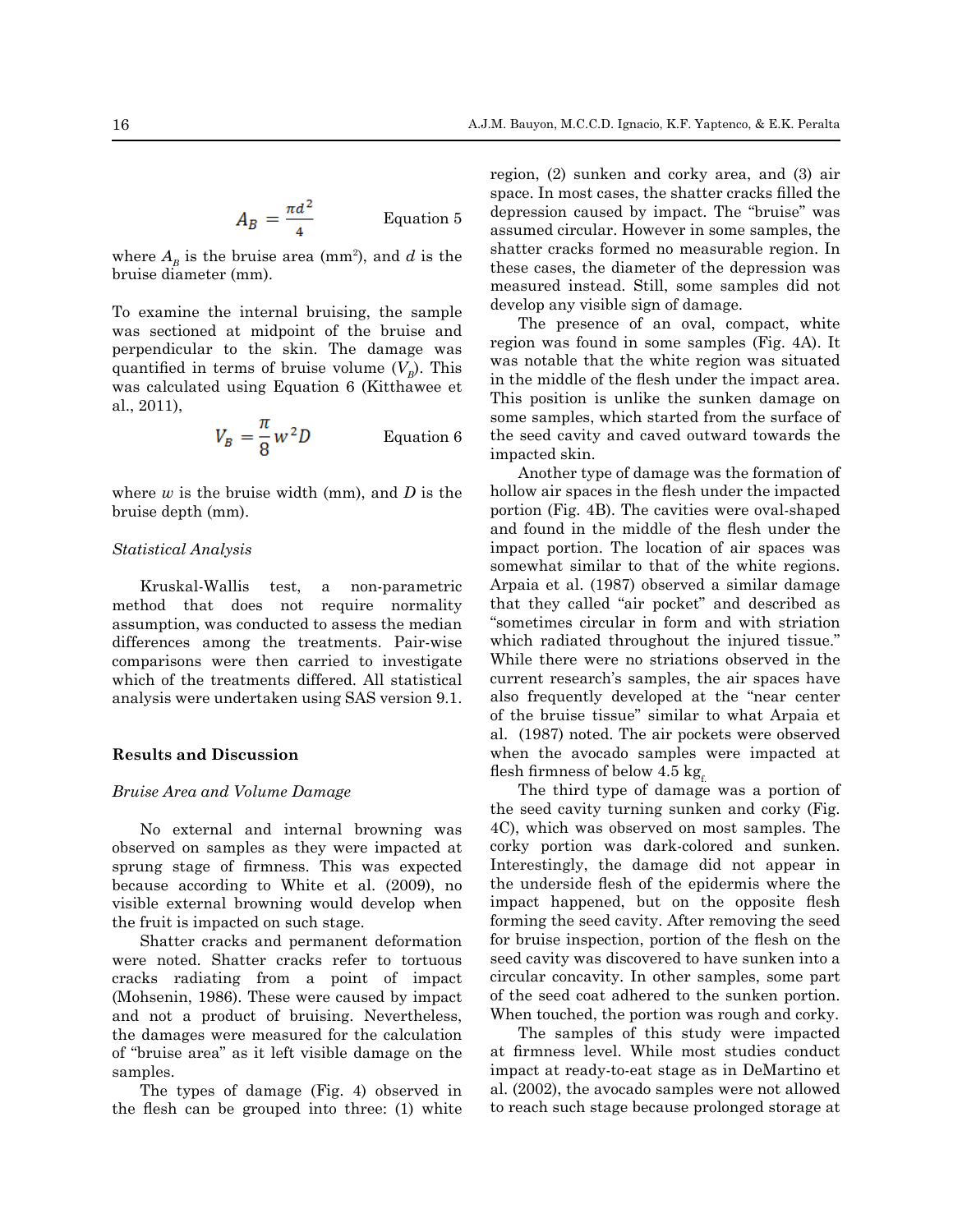

**Figure 4.** Type of flesh damage; A – white region on impacted flesh; B – air spaces under the impacted region; C – sunken and corky flesh of the seed cavity.

RT would have resulted in more samples getting infected with stem-end rotting. Samples with stem-end rot were discarded and not used for experimentation. The damages observed in this study were the symptoms caused by impacting the samples at sprung stage of firmness.

# *Effect of Impact Energy on Bruise Area and Volume*

The high level of impact energy applied to the samples caused permanent deformation and shatter cracking. The samples dropped at an angle of 80°, 90°, and 100° have equivalent impact energy of 1.03 J, 1.24 J, and 1.46 J, respectively. Moreover, the amounts of energy absorbed were 0.84 J, 1.03 J and 1.24, respectively (Table 2). At the point of impact, the flesh temperatures of the samples were at 15°C, 19°C and 27°C. The storage conditions of the samples after impact were 27°C (RT: room temperature) and 13°C (CT: cold temperature). More than 80 % of the impact energy was absorbed by the samples for all drop angles setting with an equivalent free fall drop height that will produce the same impact energy caused by the pendulum. The absorbed energy increased slightly with increased impact energy.

**Table 2.** Impact energy absorbed and equivalent free fall drop height to pendulum drop height by the fruit.

| Drop<br>Angle<br>$\sim$ $\sim$ $\sim$ | Impact<br>Energy<br>(J) | ${\rm Absorbed}$<br>Energy<br>(J) | Percent<br>Absorbed<br>(%) | Drop<br>Height<br>(cm) |
|---------------------------------------|-------------------------|-----------------------------------|----------------------------|------------------------|
| 80                                    | 1.025                   | 0.840                             | 81.92                      | 42.92                  |
| 90                                    | 1.241                   | 1.033                             | 83.22                      | 51.94                  |
| 100                                   | 1.456                   | 1.231                             | 84.51                      | 60.97                  |

Increased median bruise area and volume were observed at increased drop angles. The median bruise area and volume for each drop angle setting at 80°, 90°, and 100° were 91.36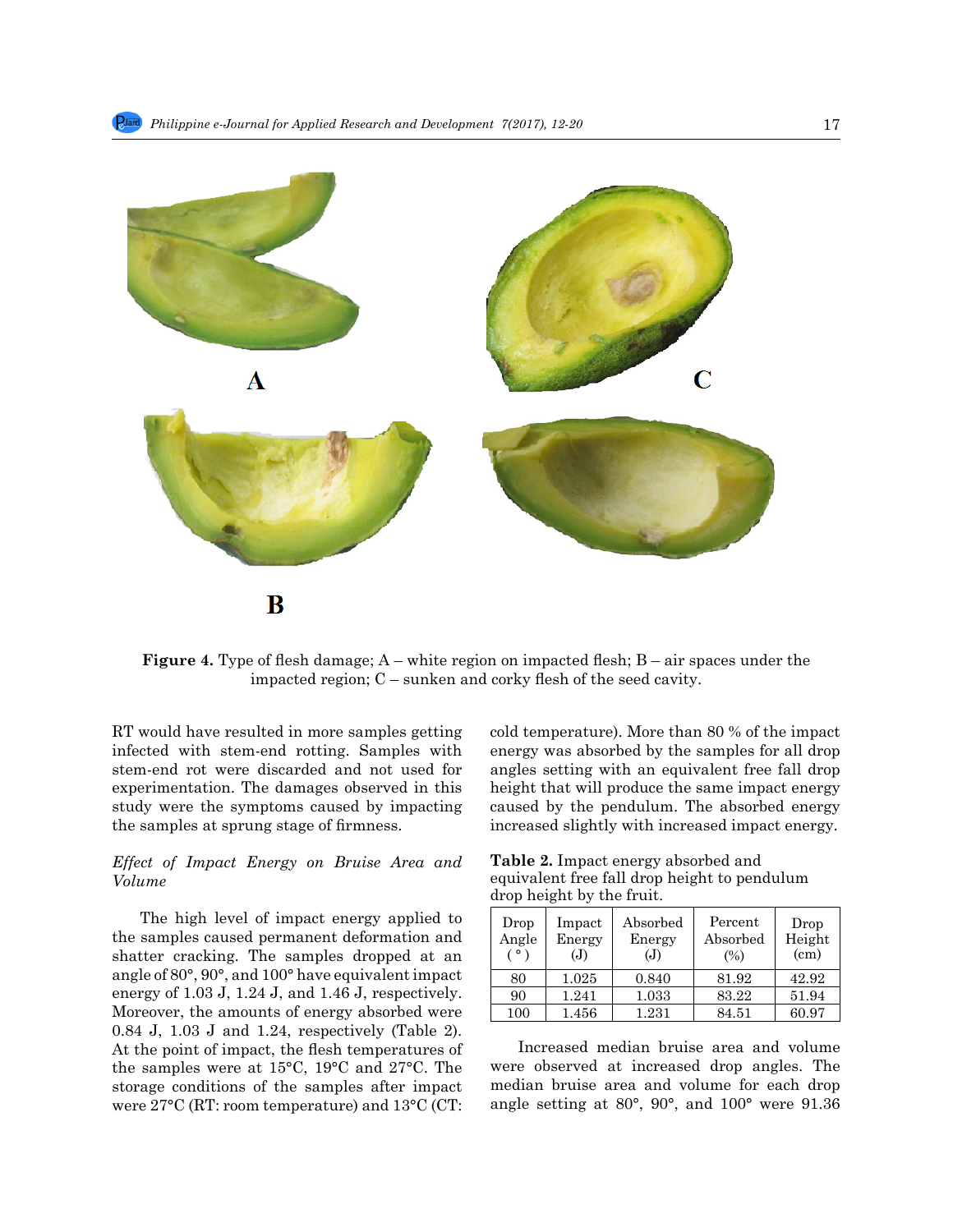

**Figure 5.** Effect of drop angles on median bruise area (A) and volume (B).

mm<sup>2</sup>, 92.12 mm<sup>2</sup>, and 100.29 mm<sup>2</sup> for the former (Fig. 5A); and 142.84 mm<sup>3</sup>, 187.56 mm<sup>3</sup>, and 252.24 mm<sup>3</sup>(Fig. 5B), respectively. According to Pang et al. (1994), cited by Tabatabaekoloor (2013), the avocado industry threshold for bruise area is 100 mm2 . Samples impacted at 100° drop angle exceeded the threshold level. Therefore, fruits should not be dropped at and beyond 60.97 cm, the equivalent free fall drop height. The tendency of avocado samples producing larger damage with increased impact energy has been consistently reported (Baryeh, 2000).

## *Effect of Fruit and Storage Temperatures on Bruise Area and Volume*

Generally, decreasing fruit temperature before impact increased median bruise area and volume. The temperature setting at RT (27°C), CT1 (15 $\rm ^{o}C$ ), and CT2 (13 $\rm ^{o}C$ ) were 82.92 mm<sup>2</sup>, 80.04 mm<sup>2</sup>, and 106.60 mm<sup>2</sup> for median bruise area (Fig. 6A); and 57.2 mm $^3$ , 196.33 mm $^3$ , and 338.08 mm $^3$ for median bruise volume (Fig. 6A), respectively. Only the fruits impacted at fruit temperature of 15°C produced a bruise area of 106.60 mm<sup>2</sup> that exceeded industry threshold for bruise area of

100 mm2 . In this study, the predominant effect of temperature was on increasing cell stiffness and not on lagging metabolic activity. Therefore, cold storage of fruit resulting to a fruit temperature of 15°C or lower is not advisable.

Van linden et al. (2006) reported that temperature affects the bruising of fruits by lagging the softening rate, thereby decreasing bruise area, or making the cells stiff and less elastic, resulting to increased bruise area. In this study, the effect of temperature on the texture of the impact region was more predominant.

Storing the samples at 27°C and 13°C did not result to a bruise area that exceeds industry threshold (Fig. 6C). The median bruise volume for each storage temperature setting (Fig. 6D) was 178.45 mm<sup>3</sup> and 234.24 mm3 for RT and CT. The effect of storage temperature with increased temperature after impact decreased bruise volume. However, according to PAES 417: 2002, the recommended storage temperature for avocado is 13°C.

The effect of cold storage in decreasing the bruise area was noted, further providing support to the same conclusion reached by similar studies on other fruits. For instance, the reduction of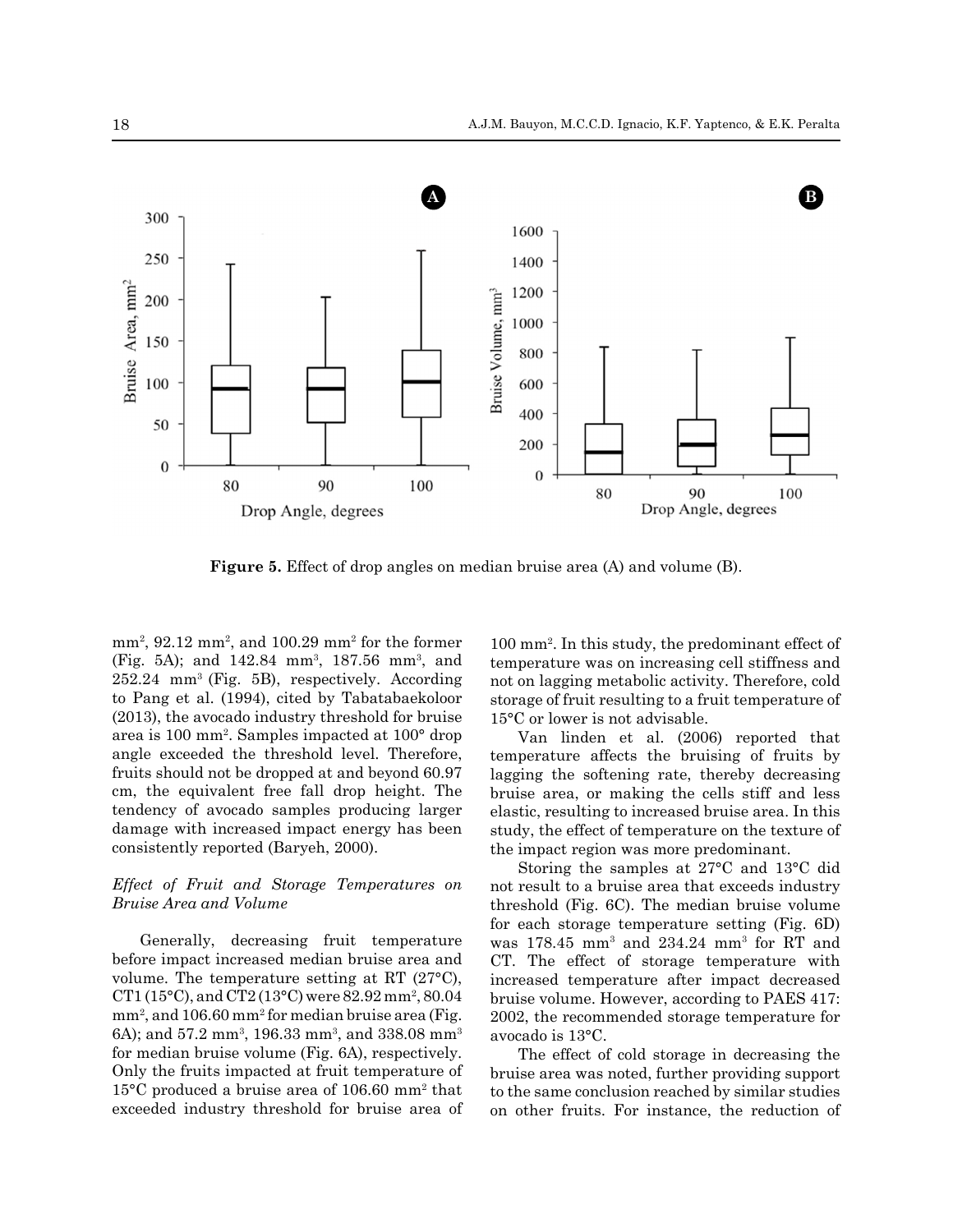

**Figure 6.** Effect of fruit and storage temperatures on median bruise area and volume.

storage temperature of impacted fruits likewise reduced the appearance of injury symptoms, as in the case of apricots (DeMartino et al., 2002) and kiwifruit (Mencarelli et al., 1996).

# **Conclusion**

Dropping avocado fruits over 60.97 cm, with increased drop angle can increase the area and volume of bruising. The absorbed energy increases slightly with increased impact energy. Bruising observed are permanent deformation and shatter cracks on the skin and air cavities, white regions and sunken areas on the flesh. Cold storage temperature makes the cell stiffer and more susceptible to damage. For best practice, fruit should be handled as carefully as possible, drop heights kept to a minimum, and fruit stored at 13°C.

## **References**

Arpaia, M.L., Mitchell, F.G., Katz, P.M., & Mayerer, G. (1987). Susceptibility of avocado fruit to mechanical damage as influenced by variety, maturity and stage of ripeness. South African Avocado Growers' Association Yearbook 1987, 10, 149-151.